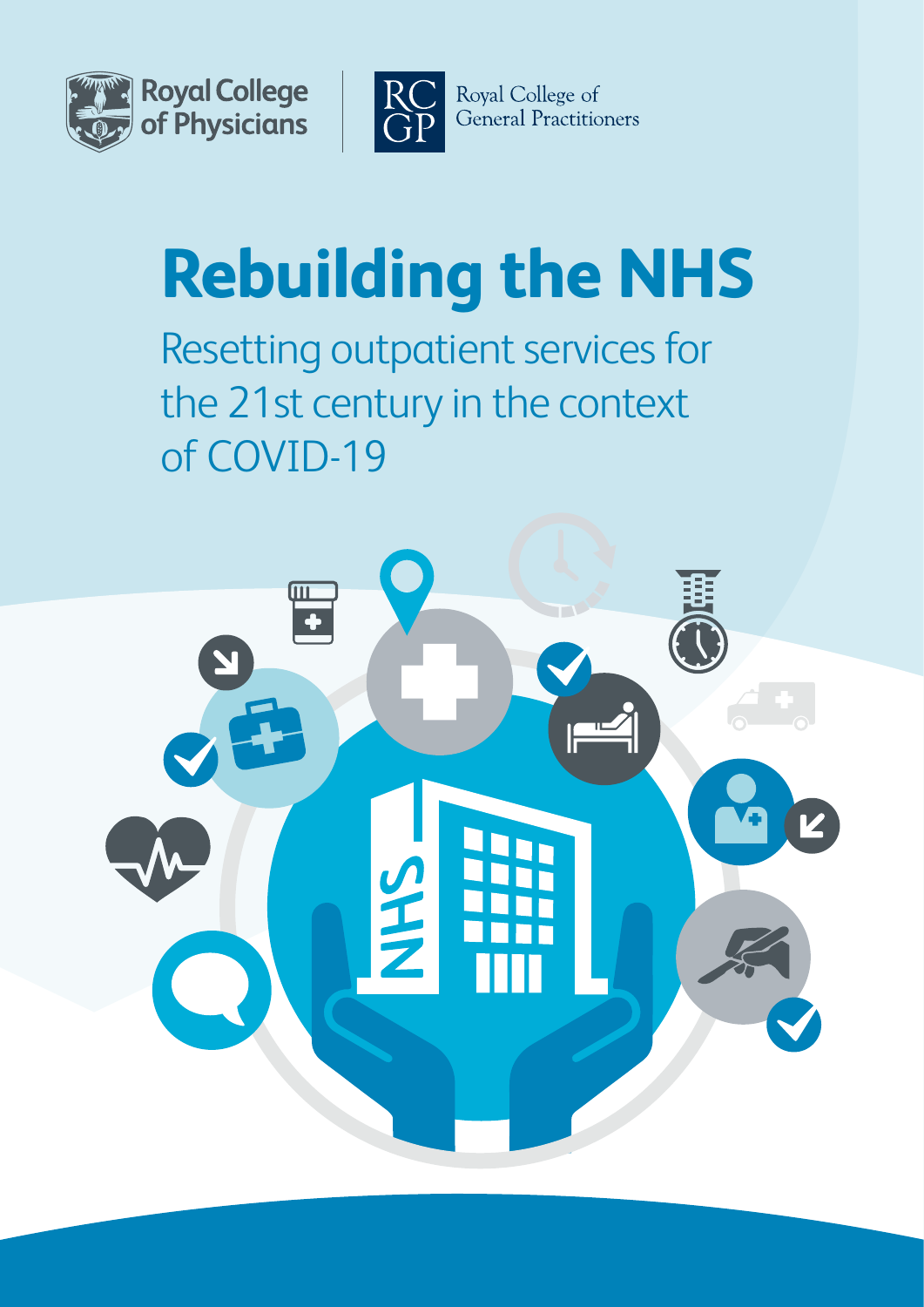The COVID-19 pandemic has meant rapid and significant change. We have had to change how we treat patients, and patients have changed how they seek healthcare. Although the full picture is far from clear, the pandemic has demonstrated that the NHS can adapt quickly.

It presents us with the opportunity to reset outpatient services. In doing so, we must not be constrained by our current concept of 'outpatients'. Instead we need to think simply, in terms of how patients can be best supported by primary and secondary care working collaboratively.

In this document, the Royal College of Physicians (RCP) and the Royal College of General Practitioners (RCGP) set out principles and recommendations for the reset. We hope they will help integrated care systems and/or the organisations that comprise them. In summary, we recommend that they should:

- > make sure that all relevant organisations, patients and carers are involved in the production and implementation of reset plans
- > systematically consider the impact of their reset plans on inequality
- > work towards a system in which patient records are available to everyone involved in decision making and provision of care
- > design new clinical processes to maximise the benefit of new technology to patients, carers and clinicians
- > make sure that everyone involved has access to the education, training and support they need to adapt to and use new systems.

Financial reform is crucial to the success of these efforts. We recommend that the NHS introduces a blended payment model to encourage the changes that are needed.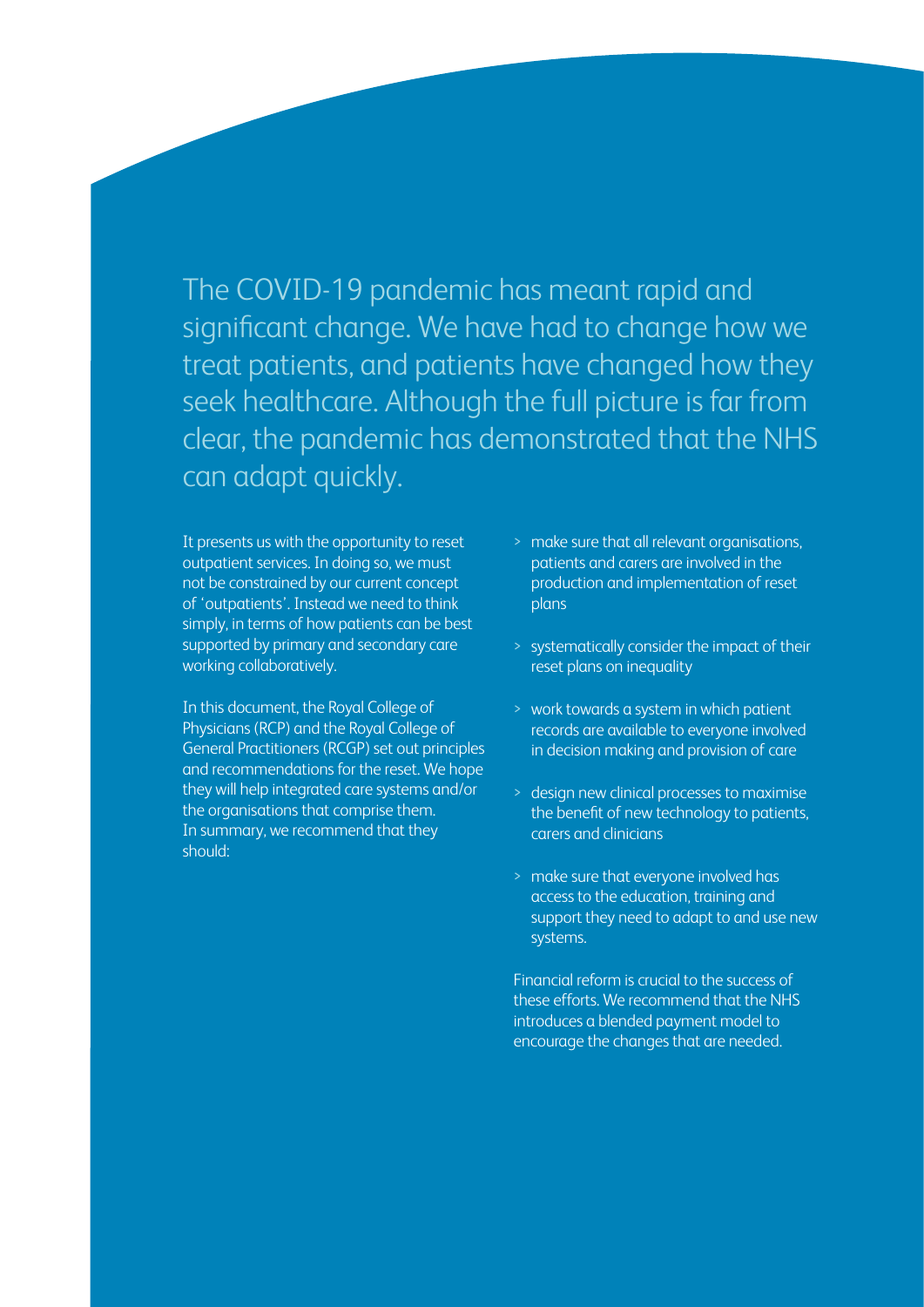# **Vision, context and key considerations**

If primary and secondary care professionals work together, we can create a holistic service for patients who don't need to be admitted to hospital. In such a service, care will be provided on the basis of outcomes for patients, rather than levels of activity. Patients will only attend face-to-face appointments when they need them or the appointments add clinical value.

The aim should be a seamless NHS that involves patients and carers as partners, and helps them to manage their own health. From shared decision making to co-design and co-production of services, patients and carers are key to ensuring that what we are doing is fit for purpose.

Reset is taking place in the context of an ongoing pandemic, and we must accept that there are many unknowns. The long-term effects of COVID-19 are unclear, the time to a vaccine is uncertain, and community transmission and staff availability are likely to fluctuate. Patients and carers, particularly those who are clinically extremely vulnerable, will have different levels of anxiety about interacting with services.

We must do what we can to promote confidence in accessing our services, primarily by involving patients in the design and delivery of their care. We also need to assure them that appropriate infection control measures are being taken to keep them safe when they do need to attend.

Patients and carers should only have to attend appointments in healthcare facilities when the added clinical value outweighs the risk. We must also take into account the inconvenience in terms of patient time and money needed to attend.

An increased use of technology to manage care is the single biggest rapid change that has happened during the pandemic. This has been necessary due to safety, but it has the potential to make the service more effective and sustainable.

We must remember that access to technology is not equal: not everybody owns or can easily access the right equipment, nor is digital literacy universal. We must not presume that virtual consultations will work or be appropriate for everyone, and we must ensure that the important personal relationship between patients and clinicians is not lost.

As with all aspects of care, services must ask about, recognise, understand and meet a patient or carer's physical access, information and communication support needs. Good communication with patients and between clinicians is central to good care, so information must be accessible and timely, however it is delivered.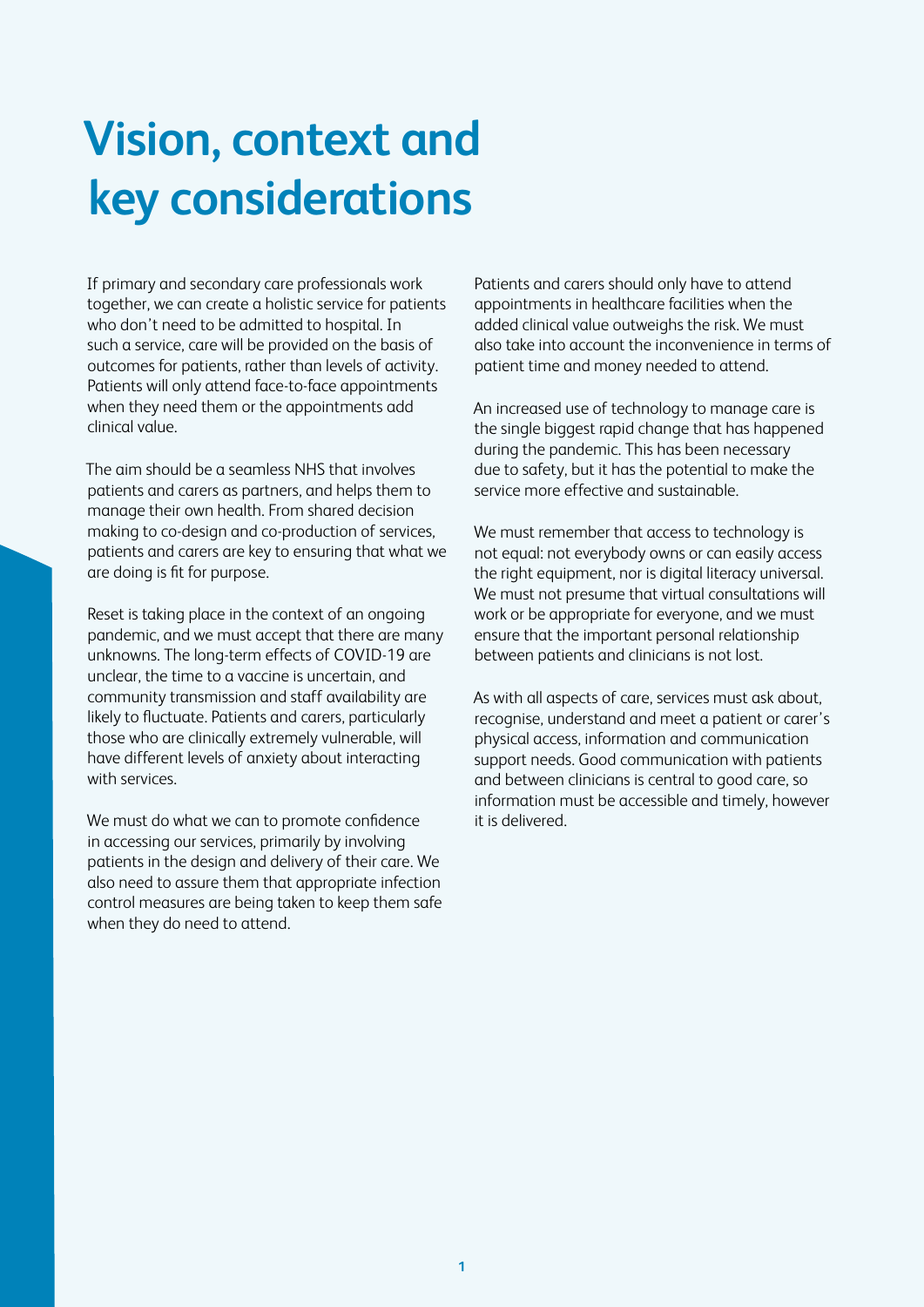### **Principles and recommendations**

- **1** Co-production of new services is not always easy or quick. Change ideally happens at a reasonable pace, making sure that everyone involved understands and is comfortable with new approaches. The RCP, RCGP and other organisations should take a lead role in supporting the development of co-production.
- **2** The context of COVID-19 requires some changes to happen quickly. Reset teams should consider the recommendations below in that context. They should decide what needs to be changed in the short, medium and long terms. What is prioritised and how long the process takes will depend on local circumstances.
- **3** Reset teams should be made up of clinicians, management, patients and carers. They should use a [systems approach](https://www.rcplondon.ac.uk/news/healthcare-professionals-and-engineers-partner-test-new-model) and quality improvement methods to investigate, test and assess ideas. They should build upon the learning from previous tests in a structured way and ensure that their plans are acceptable to all before wholesale implementation, particularly in the case of IT solutions.
- **4** Reset teams must remember that outpatient services train the NHS workforce of the future. They must ensure that the service model includes a sustainable education, training and workforce pipeline for the local healthcare system.
- **5** Reset teams should build systems of outcome measurement into services. Systems should be evaluated on the basis of [the RCP approach to](https://www.rcplondon.ac.uk/defining-rcp-s-approach-quality)  [quality:](https://www.rcplondon.ac.uk/defining-rcp-s-approach-quality) safe, effective, person centred, timely, efficient, equitable and sustainable.

#### **Furthering integration**

**6** Outpatient services must be understood as the integration of primary, secondary, social and community care. They must meet the needs of patients and populations holistically while reliably delivering evidence-based care to agreed standards.

- **7** The reset must begin with and result in new partnerships for co-production with patients and carers. Clinicians and management in primary, secondary, social and community care must work together to audit the provision of care and evaluate performance.
- **8** Reset teams should make sure that all relevant organisations, patients and carers are involved in the production of plans. They should work together to:
	- **>** develop patient pathways
	- **>** ensure that investigations are timely
	- **>** establish virtual and physical centres for diagnosis and support
	- **>** make sure that access to specialist guidance is timely, to end unnecessary routine appointments.
- **9** Integrated care systems should establish systems to improve knowledge sharing and learning between primary, secondary, social and community care, patients and carers. Key to this is timely communication between senior clinicians to set the course of action following the decision to seek advice. In the case of patientinitiated follow-up, this means a discussion between the patient and healthcare team.

#### **Reducing inequality**

- **10** Outpatient services must be equally accessible to everyone. They must be designed in such a way that they:
	- **>** take account of existing inequality
	- **>** treat patients in the context of that inequality and their individual needs
	- **>** reduce inequality of healthy life expectancy.
- **11** Reset teams should systematically consider the impact of their plans on inequality. They should publish an impact assessment that shows their plans are likely to reduce health inequalities on the basis of: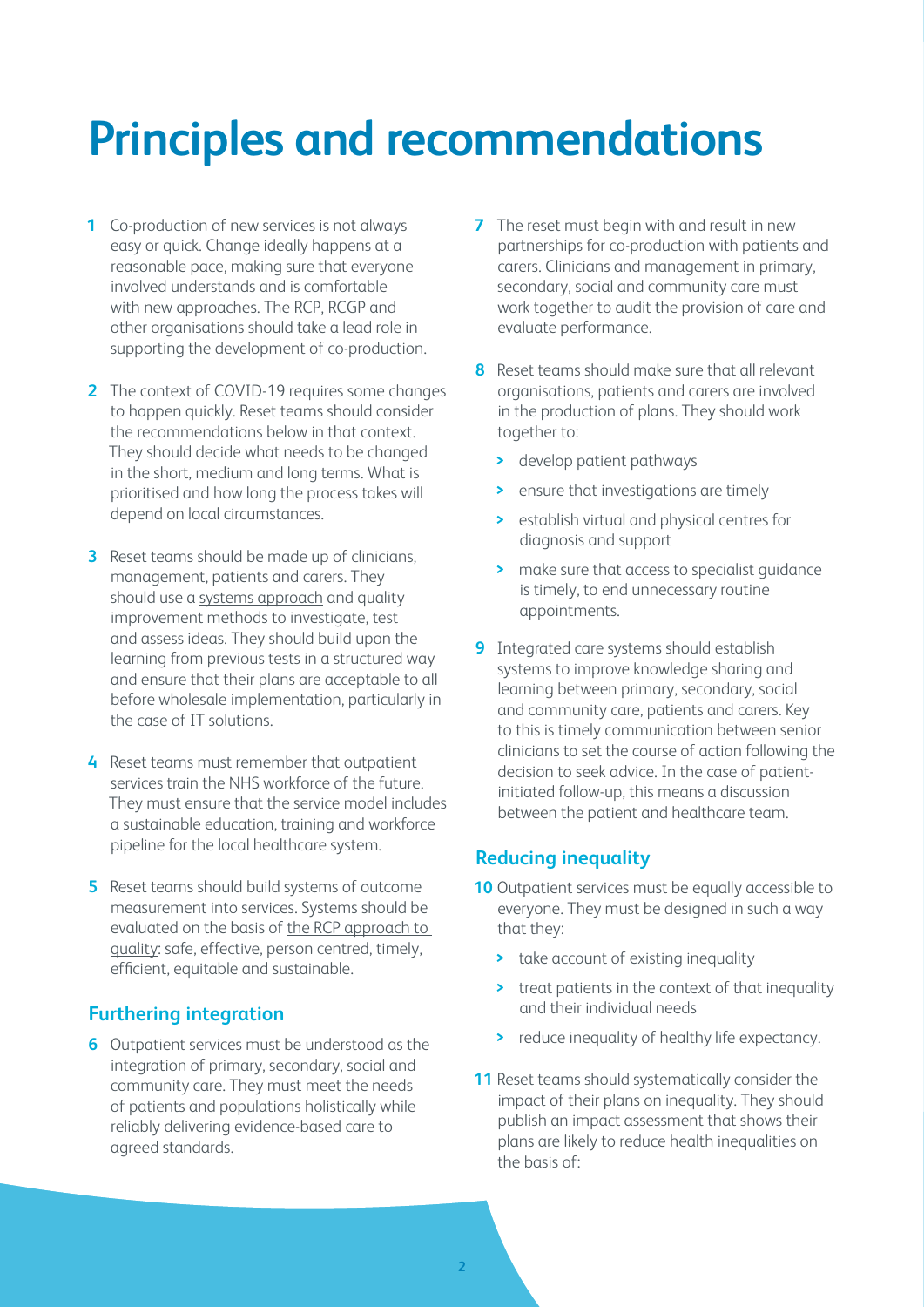- **>** age
- **>** gender
- **>** physical or cognitive ability (including multiple conditions)
- **>** ethnicity
- **>** religion or belief
- **>** sex
- **>** sexual orientation
- **>** socioeconomic status.

#### **Patient records**

- **12** An integrated system and way of working depend on access to information. All clinicians and other professionals involved in delivering the care pathway must have appropriate and timel**y**  access to a shared care record.
- **13** Electronic patient records should be made accessible and editable to everyone involved in decision making and provision of care. Integrated care systems should assess the local population's attitude to electronic records and take action to reduce any concerns and increase understanding of their value.

#### **Using technology**

- **14** We must use technology to its full potential for improving the management and delivery of care. Remote care should be offered as the first choice for patients unless the clinical issue requires faceto-face interaction.
- **15** When introducing new technology, the patient and carer experience must remain the priority. There must be alternative arrangements available for patients and carers who can't access or use the required technology.
- **16** Integrated care systems must co-design new clinical processes to take account of beneficial new technology. Appropriate safeguards must be built in to protect privacy and confidentiality.

**17** Integrated care systems must ensure that all organisations have what they need to deliver remote consultation safely and effectively. Organisations should establish a system to assess whether patients and carers have access to technology and are able to use it. Organisations must meet patient and carer needs in line with the Accessible Information Standard.

#### **Education and training**

**18** Integrated care systems should make sure that clinicians, other involved professionals, patients and carers receive the education, training and support they need to adapt to and use new systems. It must include an explanation of how the new systems work and why changes were made. Patients and carers must be supported to use new systems to take greater control over the management of their health and care. Integrated care systems should work with regional and national organisations to design, implement and evaluate the education, training and support.

#### **Reforming finance**

- **19** Payment must incentivise the reduction of inequality, greater integration and the increased use of technology. Services should receive payment on the basis of:
	- **>** population need
	- **>** improved health outcomes for individuals and the population
	- **>** reduction of carbon emissions
	- **>** efficient use of financial resources.
- **20** The NHS should introduce a blended payment model for the outpatient system. It should combine a fixed payment based on the likely needs of the population with a payment based on outcomes. Those outcomes should include patient-reported quality of communication and experience**.**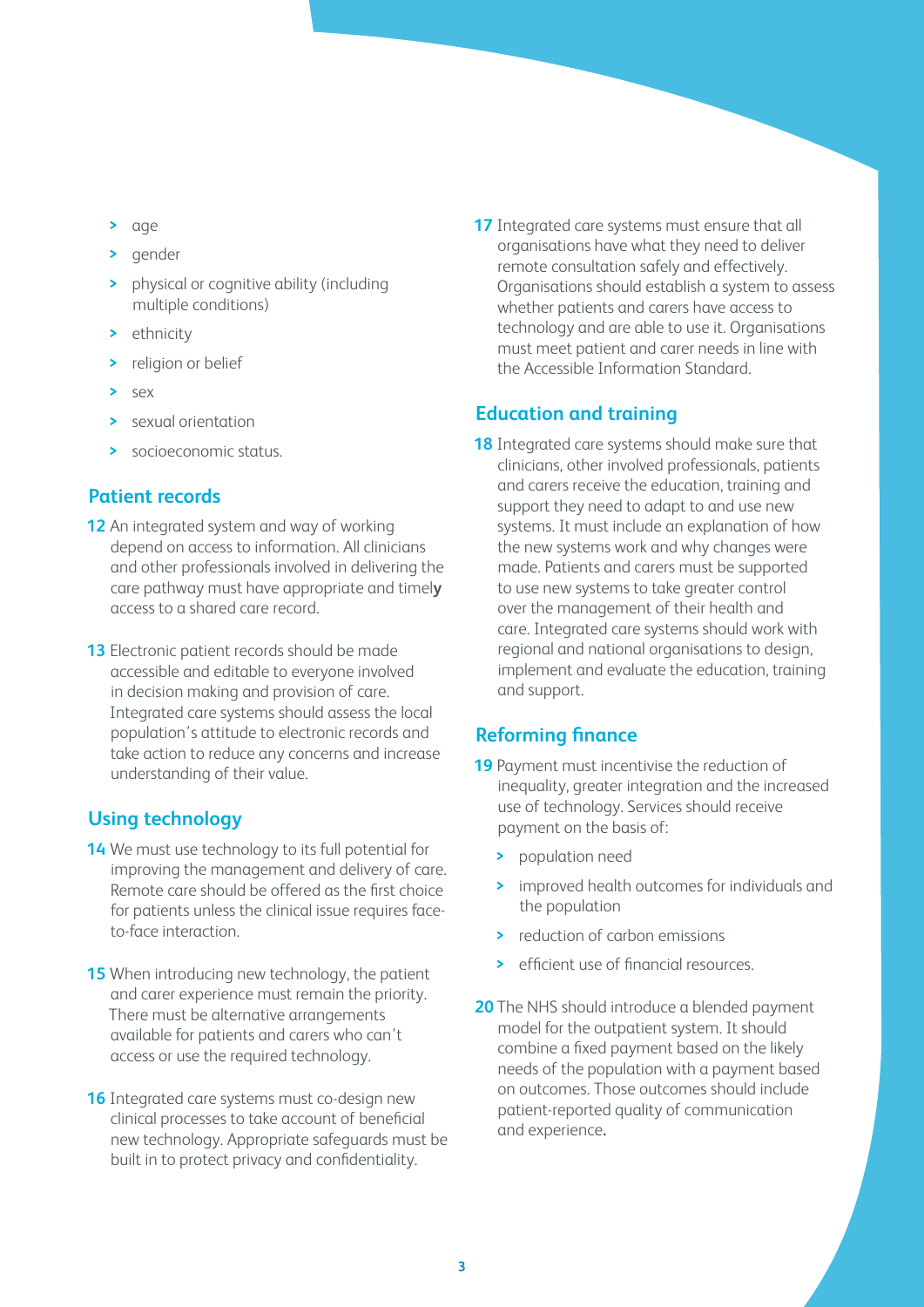### **Now and then: a scenario**

**Audrey is 90. She is under the care of a cardiologist following two myocardial infarcts in the past 4 years. She lives with her daughter, who is in full-time employment.**

Audrey's mobility is limited by shortness of breath on exercise, and she mobilises slowly at home with a frame. Her hearing is poor, but she reports a good quality of life being 'looked after' by her daughter; she enjoys reading and sitting in her garden. She always arrives at her clinic appointment with shortness of breath, as the cardiology department is some distance from the hospital entrance.

A 15-minute review appointment, often with a nonconsultant member of the team, usually involves a round trip of 50 miles and about 4 hours. Her daughter needs to take a day's holiday each time Audrey attends. It usually takes her a day to recover from the 'effort' of attending.

The team at the cardiology clinic have kept Audrey 'on their books' as they feel that she is not fully medically optimised: she is always objectively so much more short of breath in the clinic than the subjective reports from when she is at home. But a look at the records shows that the only change in 18 months was the uptitrating of one of her medications.

Audrey often attends her GP to get her to explain the content of the consultant's letter when it arrives, as she wants to make sure that she has understood 'what she is meant to be doing'. She also wants to get her repeat prescription updated to include the new tablet the registrar started. Everyone is happy that she is getting good care.

#### **Compared with …**

Audrey reports having a good quality of life – she feels well looked after by her daughter and enjoys sitting in her garden and reading. She finds that she gets short of breath when she 'overdoes' things, but rarely goes further than the back garden with her frame, so the shortness of breath is not impacting on her in any way that troubles her.

She is in regular contact via telephone with her GP, and recently her GP needed some advice from the cardiologist. An appointment was arranged. Audrey and her daughter had a video consultation with the consultant, who could see that in her home environment she was managing quite well. It was felt that a medication change was needed, so the consultant sent an electronic prescription to the local chemist along with a request to the community phlebotomy service, based in one of the local surgeries, for a blood test in a month's time.

The consultation took 15 mins. Audrey's daughter was able to get back to work within an hour of leaving and without having paid the £8 it cost her last time to park at the hospital. The GP received a copy of the consultation notes directly into the shared clinical record, with a note advising of the medication alteration and the blood test.

A month later the consultant's team called Audrey, advising her that the blood test was satisfactory. Having confirmed that there were no adverse effects from the new medication, they had asked the pharmacy support team to update the repeat medication list in her record.

The consultant said that she was happy for the GP and patient to monitor things, so another appointment wasn't scheduled. They reassured Audrey that if things took a turn for the worse and she needed more advice, an appointment could be arranged very quickly. A new referral would not be needed and she wouldn't need to wait 18 weeks to be seen again. Audrey was happy that she was receiving good care.